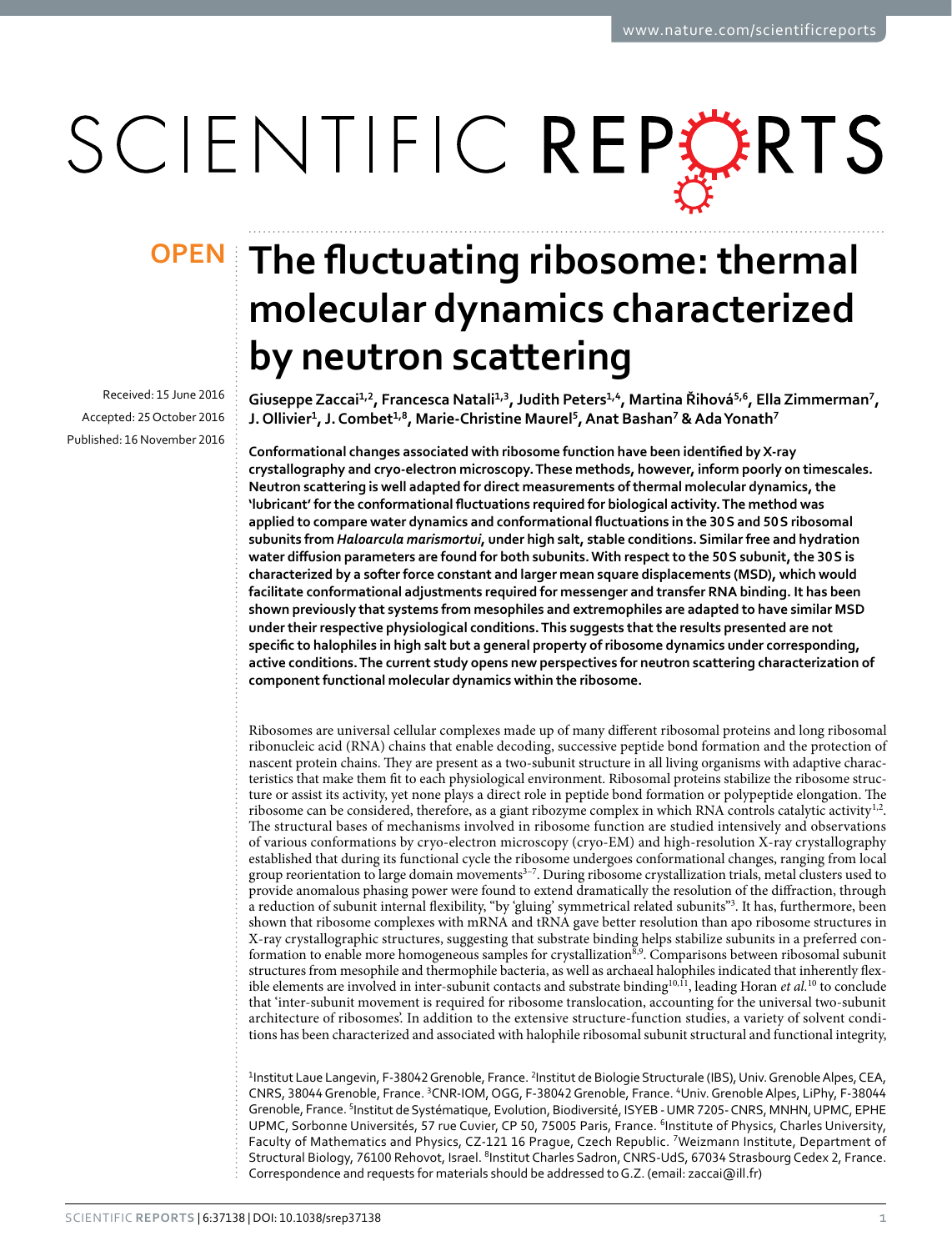during the extraordinary scientific effort that led to their crystallization<sup>[11](#page-5-6)</sup>. All these data show that a detailed description of the ribosome requires an understanding in terms of dynamics.

Dynamics refers to the forces that stabilize structure and define motions. On one hand, single particle cryo-EM and X-ray structural studies, while informing on the conformational change amplitudes, do not contain information on forces or time-scales. On the other hand, molecular dynamics (MD) simulations and normal mode calculations are particularly challenging because of the size and complexity of ribosome structures<sup>12-17</sup>. Dynamics is also very sensitive to environment, which leads to a well-structured system being inactive under certain solvent conditions[18](#page-5-8), and it is now fully accepted that further to structure being adapted to function, appropriate molecular motions are also necessary. Molecular dynamics on the picosecond to nanosecond time scale acts as the 'lubricant' of functional conformational changes on longer time scales<sup>19–21</sup>. Following neutron scattering experiments, it has been proposed that adaptation occurs *via* evolutionary selection of dynamics on the thermal timescale<sup>[22](#page-5-10)</sup>.

Neutron beams provide a soft radiation of wavelength and energy similar in magnitude to molecular thermal fluctuation amplitudes and energies, respectively, which inflicts practically no radiation damage on a biological sample. In a neutron scattering experiment, mean square displacements (MSD) and the effective force constant anchoring atoms in a structure are calculated from measured energy and momentum changes of the neutron as a function of temperature. To use a mechanical analogy: in a collision between a moving billiard ball and one that is anchored by a spring, the force constant of the spring as well as the vibration amplitude of the anchored ball can be calculated from the changes in energy and momentum of the moving ball after it is 'scattered'. Systems studied by neutron scattering include intrinsically disordered proteins, whole cells, membranes, nanoparticles and tissue $2^{2-27}$ .

The current study presents neutron scattering results that enabled the determination of global thermal dynamics in halophilic ribosomal subunit samples<sup>[28](#page-5-11)</sup>. Halophiles were chosen because of sample stability. They also respond to solvent effects<sup>29[,30](#page-5-13)</sup>, which will be applied in future experiments to explore dynamics/structure/ function relations in more detail. Previous neutron scattering experiments on live cells with different physiological temperatures, demonstrated adaption of MD forces to yield similar mean square displacements (MSD) under active conditions<sup>[22](#page-5-10)</sup>; *e.g.* psychrophiles at low temperature are 'softer' in order to have similar MSD to hyperthermophiles at high temperature. We would expect, therefore, that the results on halophiles would be more generally applicable than just reflecting an extremophile property, provided the measurements were performed in high salt active conditions.

H30S (*Haloarcula marismortui* 30 S subunit) and H50S (*Haloarcula marismortui* 50S subunit) dynamics was measured on the complementary ~10 picosecond and nanosecond timescales, corresponding, respectively, to water diffusion and fast local vibrations<sup>20[,31](#page-5-15)</sup>, on the one hand, and side-chain conformational sampling, on the other. Free and hydration water are found with similar motion parameters in both H30S and H50S. A marginal solvent effect explored on H30S samples suggested proportionally more bound water in 3 M NaCl compared to 3M KCl, correlated with stronger hydration interactions of the Na<sup>+</sup> ion, as observed previously in halophilic proteins<sup>30</sup>. On the nanosecond timescale, effective force constants (resilience) from the temperature dependence of the fluctuations were calculated from the temperature dependence of the fluctuations. H30S is revealed to have softer resilience and larger mean square fluctuations than H50S. The results are discussed in terms of the role of dynamics in RNA activity and of the differential functional flexibility of 30 S *versus* 50 S subunits, for example, to facilitate conformational adjustments required for messenger and transfer RNA binding. The measured dynamics in the different timescales can, furthermore, serve as quantitative experimental input for coarse-grained MD simulations, to provide further understanding of the ribosome as a vital molecular machine.

#### **Results**

**Thermal vibrations on the ~10 picosecond timescale are similar for both subunits.** Quasi-elastic neutron scattering (QENS) spectra measured on the timescale of fast thermal dynamics are given in [Fig. 1](#page-2-0).

The left panel shows the comparison H30s *versus* H50S, both in 3 M NaCl in H<sub>2</sub>O. Visual inspection reveals a slightly broader spectrum for H30S-3M NaCl *vs* H50S-3M NaCl, indicating marginally faster average dynamics in the 30S subunit. All samples were equilibrated in H<sub>2</sub>O, avoiding the use of  $D_2O$  (see Methods). In H<sub>2</sub>O containing samples on the 10 ps timescale – a few Å length scale, the scattering signal is dominated by the diffusion of free and hydration H<sub>2</sub>O in the samples and fast motions within the ribosomal subunits (see 'Theoretical background' in Methods). Water content in the samples was 65% for H30S-3M NaCl, and 67% for H50S-3M NaCl (see Methods), so that the apparently 'faster' 30S subunit cannot be accounted for by the total water content in the sample, since it is 2% lower than for the 50 S, and is likely due to faster motions of groups within the subunit.

In further analysis given in Supplementary Information (SI), the QENS was fitted to yield two diffusive populations with parameters given in Table S1. The model used for the analysis is described in detail in SI. From the values of the diffusion coefficients, the populations are likely to correspond to free and hydration water, respec-tively, as previously published by Bellissent-Funel and collaborators<sup>[32](#page-5-16)</sup>, with motion parameters that lie within errors for H30S and H50S. Analysis of the elastic intensity yields the proportion of H atoms seen as 'immobile' (*i.e.* moving too slowly to be resolved in the experiment, see SI). These were  $6.3 \pm 0.5\%$  for H30S and  $9.3 \pm 0.3\%$ for H50S, indicating a larger proportion of atoms in H50S compared to H30S that are from domains in which atomic motions are too slow to be resolved on the ~10 ps time scale. The faster average motions in 30 S could, therefore, be a reflection of fewer 'immobile' atoms on this timescale compared to the 50 S. Considering also that the 'faster' 30 S contains 2% less total water, a complementary interpretation may be that the ratio free-to-bound water in the 30S is higher than in the 50S (*i.e.* the 50S binds more water).

A small solvent effect is observed in [Fig. 1](#page-2-0) (right panel), where a marginally broader spectrum (faster dynamics) is observed for H30S-3M KCl sample compared to H30S-3 M NaCl. The role of high K<sup>+</sup> ion intracellular concentrations in halophiles has been discussed previously in terms of ion binding and hydration[33](#page-5-17),[34](#page-5-18). Water content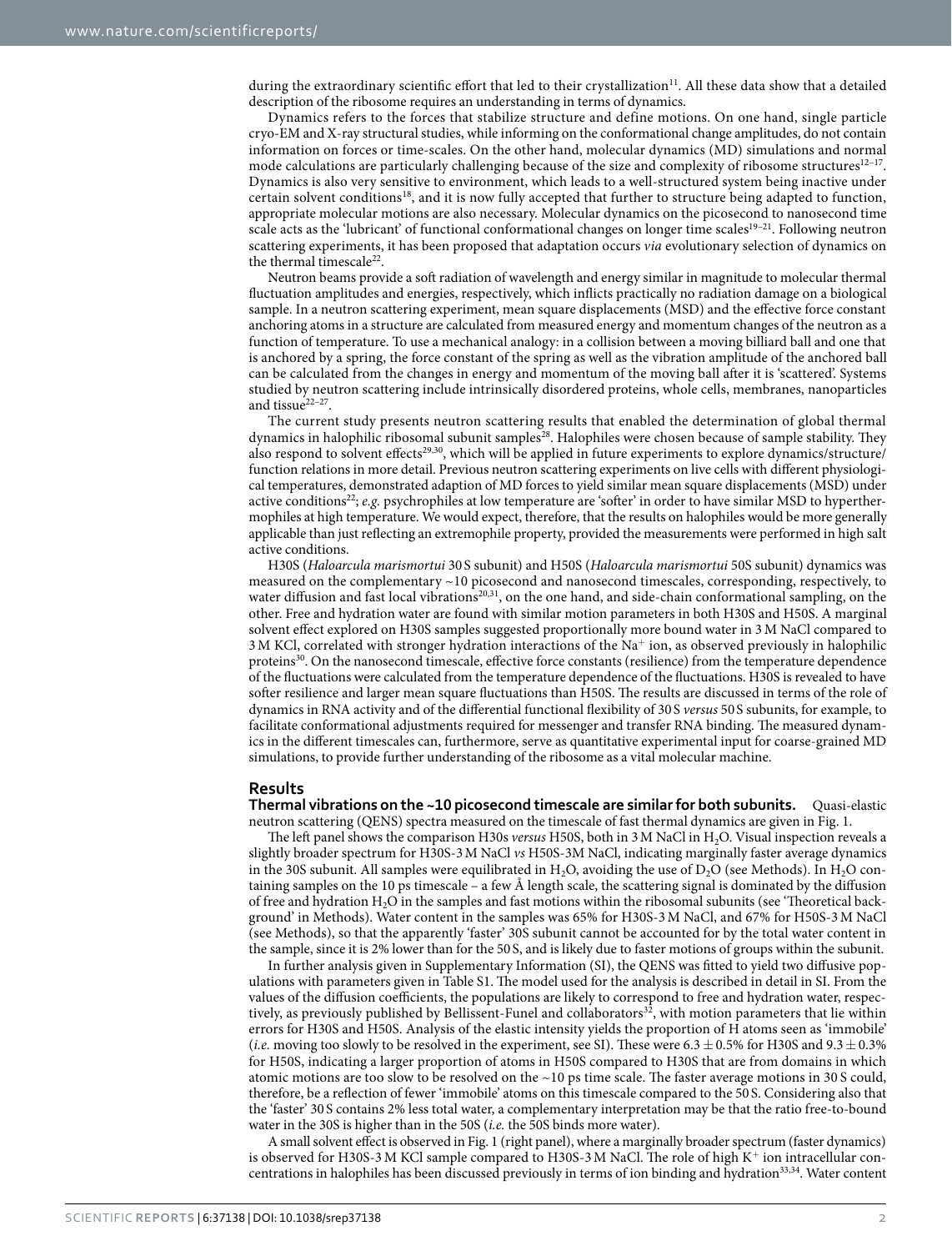

Energy (meV)

<span id="page-2-0"></span>**Figure 1. Quasi-elastic neutron scattering intensities, at 298K, binned over the whole wave-vector range accessible on the IN5 spectrometer (0.2–2Å<sup>−</sup><sup>1</sup> ) and normalized to unity.** Left panel: H30S-3M NaCl (solid line) and H50S-3M NaCl (dotted line), Right panel: – H30S-3M NaCl (solid line) and H30S-3M KCl (dashed line). Insets: same spectra at reference Q = 0.3 Å<sup>−1</sup> (fluctuation amplitudes > 20 Å) and Q = 1.2 Å<sup>−1</sup> (amplitudes  $\sim$  5Å). A broader intensity distribution indicates scattering from faster motions (see text).





<span id="page-2-1"></span>**Figure 2. Mean square displacements (MSD) on the nanosecond timescale of H30S-3M NaCl (circles), H30S-3M KCl (squares) and H50S-3M NaCl (triangles) extracted from elastic intensities in the wavevector range 0.34–0.85A<sup>−</sup><sup>1</sup> .** The solid lines represent the best fits for data above 270K (see text), while the dashed line corresponds to the MSD at the reference value of 37 °C. A steeper slope with temperature indicates a softer effective force constant for the motions (see text).

in the H30S-3M KCl and H30S-3M NaCl was 62% and 65%, respectively (see Methods). Here again, the effect is small and the sample with less water appears to have faster dynamics. We tentatively propose an interpretation in terms of the different water binding properties of K<sup>+</sup> and Na<sup>+</sup> ions, respectively. Because of the stronger hydration interactions of Na<sup>+</sup> compared to  $K^+$ , we would expect a relatively higher ratio of free to bound water in the KCl sample, which would account for the 'faster' dynamics. Stronger hydration interactions in NaCl compared to KCl have been observed in a previous neutron scattering dynamics study of malate dehydrogenase from *Haloarcula marismortui*[35](#page-5-19). And different hydration effects between tRNA solutions in NaCl and KCl solvents have been reported from a small angle neutron scattering study<sup>36</sup>.

**H30S is significantly softer with larger MSD than H50S (both in 3 M salt) on the nanosecond timescale of conformational sampling.** Temperature dependence elastic scans on H30S and H50S were recorded on the IN16 spectrometer at ILL (see Methods). MSD *versus* temperature plots for the three samples are shown in [Fig. 2](#page-2-1). The observed dynamics is dominated by chemical group motions within the ribosomal subunits because free  $H_2O$  and hydration water diffusion, observed by QENS on IN5, lie outside the elastic window  $\sim$ 1 ns -  $\sim$ 5Å time- length-scale of the IN16 spectrometer<sup>32,37</sup>. Very slow water molecules that are strongly bound to ionic groups within the ribosomal subunits are considered as part of the biological complex. All samples in [Fig. 2](#page-2-1) indicate a flatter MSD below ~273K, which may be due to a 'stiffening' of the ribosome subunit complexes due to freezing of free water in the samples. We, therefore, performed straight-line fits to the MSD beyond the kink at  $\sim$ 273K to provide absolute scale values for the effective force constants (resilience,  $\langle k' \rangle$  in N/m) in this timescale (see Methods). The <*k*′> values calculated from the MSD temperature dependence are in [Table 1](#page-3-0). NaCl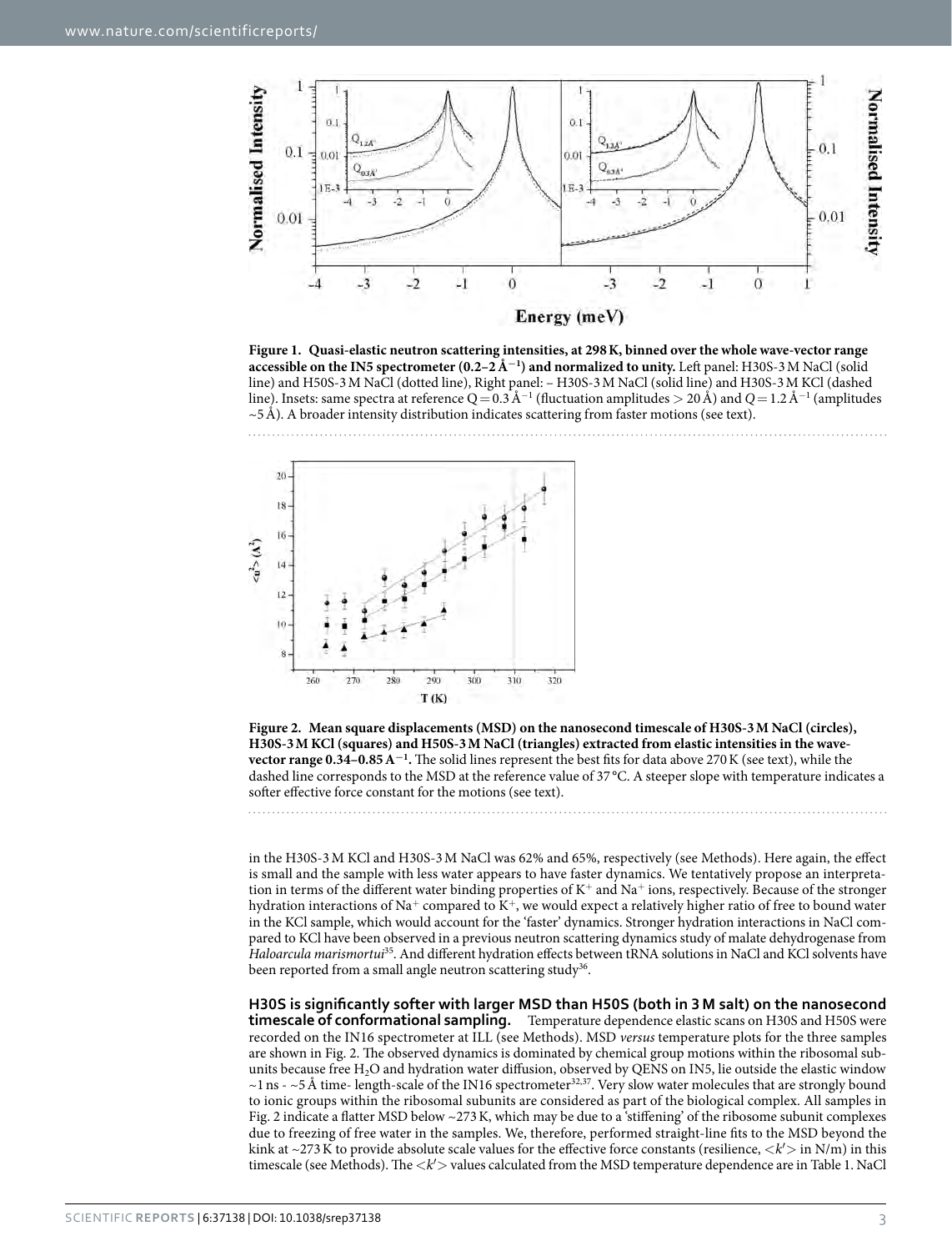<span id="page-3-0"></span>

| <b>Sample</b>                          | H30S 3 M NaCl     | H <sub>30</sub> S <sub>3</sub> M <sub>KCl</sub> | <b>H50S 3 M NaCl</b> |
|----------------------------------------|-------------------|-------------------------------------------------|----------------------|
| Resilience $\langle k \rangle$ [N/m]   | $0.016 \pm 0.001$ | $0.018 + 0.002$                                 | $0.034 \pm 0.004$    |
| $MSD < u^2$ at 37 °C [Å <sup>2</sup> ] | $17.9 + 0.9$      | $16.3 + 0.8$                                    | $12.1 + 0.6$         |

**Table 1. <***k***> values calculated from the MSD temperature dependence (equation 3) and MSD at reference temperature value of 37 °C, in the nanosecond time scale.**

and KCl sample values are within errors, indicating there is no solvent effect in this timescale except for slightly lower MSD for the KCl condition, which may be due to lower macromolecular plasticity in the drier sample (62% hydration compared to 65% for the sample in NaCl, see Methods). The effective force constant (<*k*′>) is a factor of two smaller (softer) and the MSD at 37 °C significantly higher for H30S compared to the H50S both in 3M NaCl. This difference cannot be due to water content because the 'softer' 30 S sample is drier (65% water content) than the 50 S (67%).

Compared to previous studies on the same timescale for a membrane[38](#page-6-1) and an intrinsically disordered pro-tein<sup>[39](#page-6-2)</sup>, the MSD values for the ribosomal subunits are significantly higher and the resilience values significantly lower. This is certainly due to the higher H<sub>2</sub>O content in the ribosome samples allowing the observation of large amplitude, softer diffusive motions. Indeed, an IN16 study of HDL (high density lipoprotein) in solution yielded MSD and resilience values of the same order as calculated from the ribosome data (J. Peters, private communication).

#### **Discussion**

In their 2015 review, Herschlag *et al.*[40](#page-6-3) write that "To understand RNA, it is necessary to move beyond a descriptive categorization towards quantitative predictions of its molecular conformations and functional behavior." The plasticity of RNA structure has been demonstrated in the first decade after the first crystallographic struc-ture of tRNA, including by small angle neutron scattering experiments<sup>[41](#page-6-4)</sup>. Ribozyme motifs constitute evolved RNA molecules that carry out identical chemical functionality and represent ideal systems to study underlying structure-function relationships, illustrating the diversity of RNA's functional role in biology (review by Fürtig *et al.*[42\)](#page-6-5). In a time-resolved NMR spectroscopy study of the adenine-dependent hairpin ribozyme, it has been shown that high activation barriers have to be overcome to populate active states with short life times<sup>43</sup> and concluded that conformational dynamics, not chemistry, constitute the catalytic rate-limiting step. Fischer *et al.*[6](#page-5-21) have followed tRNA movement through the ribosome during translocation by time-resolved single-particle cryo-EM, and images of intermediate states revealed dynamic interactions between tRNA and ribosomal residues in a flat free energy landscape at physiological temperature. The authors concluded that "The ribosome functions as a Brownian machine that couples spontaneous conformational changes driven by thermal energy to directed movement". The results from the various studies triggered further studies on the molecular dynamics of ribosomes in terms of forces and thermal energies by MD simulations (see references in the Introduction) and the present neutron scattering study, which delivers quantitative absolute scale values that could be used as input and/ or experimental checks in computational studies of the ribosome, as was done, for example, in a previous study by Stadler *et al.*[44](#page-6-7) comparing dynamics of hemoglobin from different species, in which force constants measured by neutron scattering guided a coarse-grained elastic network approach to provide an understanding of the functional dynamics differences at the amino acid level<sup>44</sup>.

QENS results from IN5 and MSD results IN16 are complementary, informing on different dynamics. On the ~10 ps timescale, QENS is dominated by free and hydration water diffusion in the samples. Similar motion parameters were found for H30S and H50S, in 3M NaCl. A comparison of H30S in 3M NaCl and 3M KCl suggested a higher ratio of free to bound water in the KCl sample in accordance with the stronger hydration interactions of the Na<sup>+</sup> ion. Analysis of the elastic component on the 10ps timescale indicated a higher proportion (~9% *cf* ~6%) of atoms that appear to be immobile. This relative 'immobility' of the 50S in the fast IN5 timescale is reflected in the longer timescale of IN16, sampling large amplitude side chain motions, in which the mean effective force constant for nanosecond motions in H50S is a factor of 2 'stiffer' than for H30S, while mean square displacements are a factor of 1.5 larger for H30S. These are significant differences indicating a flatter energy landscape for the small subunit that may play a functional role in initial mRNA and tRNA binding. The observations are likely be related to the larger amino acid/nucleotide ratio and solvent interaction area in H30S. H atoms in RNA groups have been shown in MD simulations as well as by neutron scattering to have stiffer dynamics<sup>[45](#page-6-8)</sup>. The observation that H30S is softer than H50S is, therefore, in accordance with its higher nucleotide/(amino acid residue) ratio, 0.60 for 50S compared to 0.46 for 30 S. The larger surface to volume ratio in H30S compared to H50S would also contribute to a softer structure through a larger area of solvent interactions. They reveal the dynamic nature of conformational flexibility observed for the small subunit by crystallization trials, X-ray crystallography and cryo-EM. In the hypothesis that dynamics is similarly adapted to function under physiological conditions of temperature and solvent<sup>[11,](#page-5-6)[22](#page-5-10)</sup>, we expect the results obtained on the halophile ribosomal subunits in high salt to be generally applicable; *i.e.* 30S subunits are softer than 50 S for mesophiles under mesophile conditions, for thermophiles under thermophile conditions *etc.* The work could, therefore, pave the way for the design of ribosome inhibitors that would act by stiffening small subunit dynamics.

The current study opens up important perspectives for the experimental characterization of ribosome functional molecular dynamics. Since the scattering cross-section of deuterium is much weaker than that of natural abundance hydrogen, neutron scattering using specific deuterium labeling is a powerful method to study motions in parts of a complex system. This was done, for example, to measure the motions in the active core of the mem-brane protein bacteriorhodopsin<sup>[46](#page-6-9)</sup>. Deuterium labelling of ribosomes has a long history<sup>47</sup> and can be applied to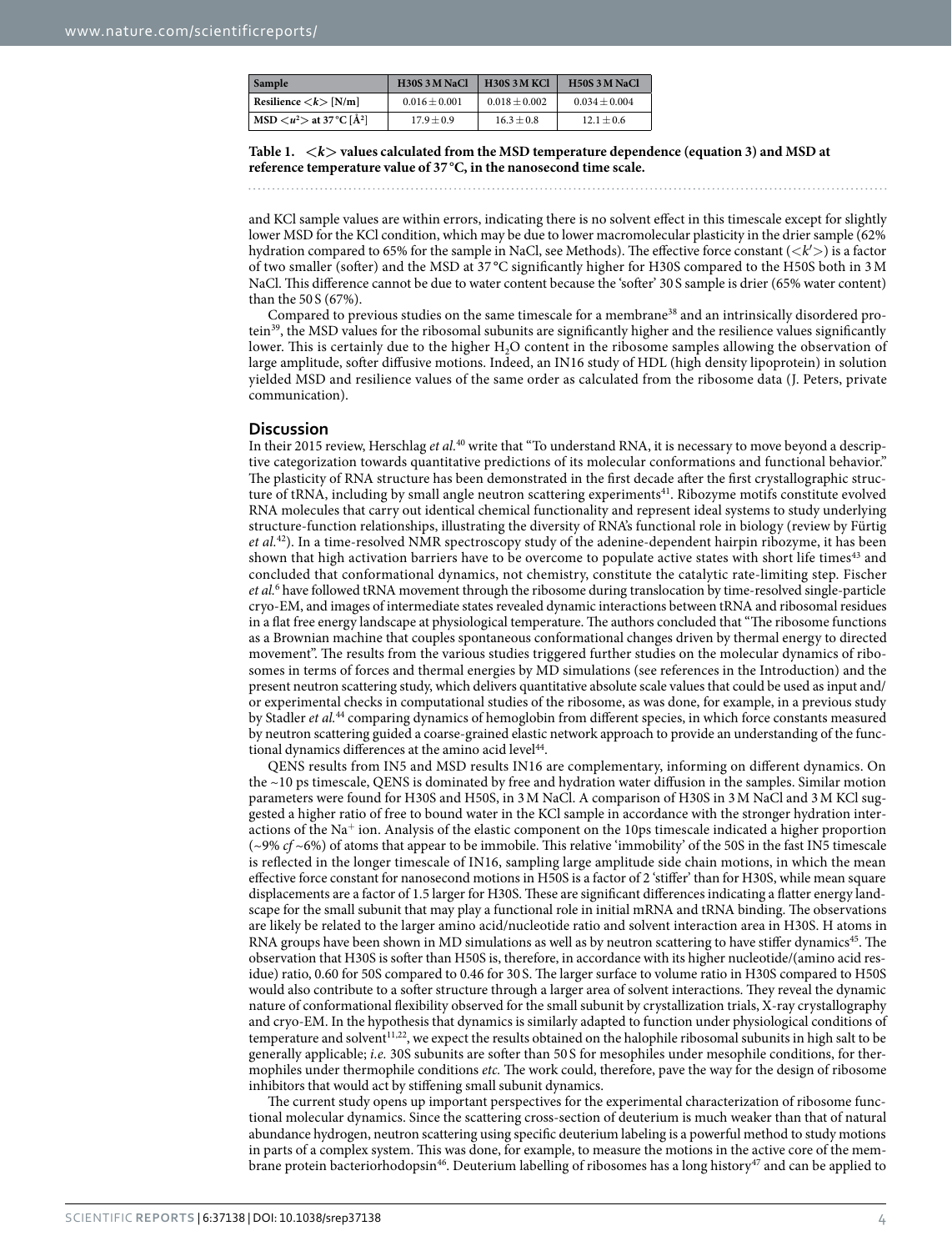observe separately the dynamics of different ribosome components (RNA, protein, bound tRNA…), with the aim of better characterising the dynamics interactions in a working ribosome as well as to relate the experimental observations with coarse-grained MD simulations, currently being developed by others.

#### **Materials and Methods**

**Sample preparation.** Ribosomes and ribosomal subunits from *Haloarcula marismortui* were obtained as described in Harms *et al.*[28](#page-5-11). Neutron scattering experiments can profit from the different scattering cross-sections of natural abundance hydrogen and deuterium in order to reduce or enhance the contribution of water to the signal. It is now well accepted, however, that the essential role of H-bonds in protein stabilization and dynamics can lead to significantly different dynamics in H<sub>2</sub>O and D<sub>2</sub>O as shown in previous thermodynamics and neutron scattering studies<sup>29[,35](#page-5-19)</sup>. We were anxious to stay as close to dynamics under physiological conditions as possible so we avoided D<sub>2</sub>O, and included a slight excess of H<sub>2</sub>O in the samples. About 100 mg of each sample in either 3 M NaCl or 3 M KCl solvent, in which halophilic ribosomes are structurally stable, was equilibrated in  $H<sub>2</sub>O$  atmosphere to the following hydration levels: 65% for H30S-3M NaCl, 62% for H30S-3M KCl and 67% for H50S-3M NaCl. Samples were sealed in vacuum-tight flat aluminum holders. In order to verify that no loss of material had occurred and that the hydration state was maintained, samples were weighed before and after the neutron scattering experiments.

**Neutron scattering experiments.** Quasi elastic neutron scattering (QENS) spectra were collected on the high-resolution time–of–flight spectrometer IN5<sup>48</sup> at the ILL in Grenoble. IN5 is a disk chopper time-of-flight spectrometer, which spans a wide range of incident wavelengths and energy resolutions. Neutrons, scattered at the sample, are detected at 4 m distance by 259 spherically ordered <sup>3</sup>He detectors of the height of 3 m, covering an angular range between 14.5° and 132.5°. In addition, a position sensitive detector (PSD) counts neutrons in the small angle region between 2° and 8°. The instrument was used at two incident wavelengths of 5.1 and 10Å providing the energy resolution of 75 and 12 μeV (FWHM) and the momentum transfer range  $0.21 < Q < 1.98$ Å<sup>-1</sup> and  $0.1 < Q < 1.01$  Å<sup>-1</sup>, respectively.

Elastic (zero energy transfer, within instrumental resolution) spectra as a function of temperature were acquired on the cold backscattering spectrometer IN16<sup>49</sup> at ILL, with an incident wavelength of  $\lambda$  = 6.27 Å and energy resolution of 0.9μeV (FWHM) corresponding to a time window of about 1ns and a momentum transfer (*Q*) range from 0.19 to 1.89Å<sup>−</sup><sup>1</sup> .

Data correction on both IN5 and IN16 was performed using LAMP<sup>[50](#page-6-13)</sup> to correct for transmission, normalize the raw data to the neutron flux, subtract the background due to the empty cell, correct for detector efficiency and energy resolution by using vanadium, a purely elastic, incoherent scatterer with a constant signal as a function of  $(Q)^{37}$ . Transmission values were all above 0.9 so that multiple scattering effects were not taken into consideration for the data treatment.

**Theoretical background.** Neutron scattering data are sensitive mainly to hydrogen motions, because the incoherent neutron scattering cross-section of <sup>1</sup>H is an order of magnitude larger than that of other nuclei in biological samples. Hydrogen atoms are homogeneously distributed in biological macromolecules, however, and are representative of global averaged molecular dynamics<sup>[51](#page-6-14)</sup>. H-bond diffusive dynamics is mainly observed on the picosecond timescale, while, on longer timescales, hydrogen atoms reflect the conformational sampling motions of the groups to which they are bound<sup>51</sup>.

The scattered elastic incoherent intensity can be described in a Gaussian approximation by the dynamic struc-ture factor at zero energy exchange<sup>[52](#page-6-15),[53](#page-6-16)</sup>

$$
S_{el}(Q, \omega = 0 \pm \Delta E) \approx S_0 \exp\left(-\frac{1}{6} < u^2 > Q^2\right),\tag{1}
$$

where  $ΔE$  is instrumental energy resolution, related to the time window through Heisenberg's uncertainty principle, and  $\langle u^2 \rangle$  is the average time-dependent atomic mean square displacement (MSD)<sup>54,55</sup> in the limit defined by *ΔE*, the energy resolution of the spectrometer. (Note that with respect to the radius of gyration of the motion about its center of mass  $(R_g)$ ,  $\langle u^2 \rangle = 2R_g^2$ ).

Similarly to the Guinier approximation in small angle scattering, the *Q* range of validity for the Gaussian approximation depends on the geometry of the motion and could go as far as  $\langle u^2 \rangle Q^2 \approx 4^{56}$ . The  $\langle u^2 \rangle$  can be obtained for each temperature by the slope of the semi-logarithmic plot of the incoherent scattering function through

$$
\langle u^2 \rangle \approx -6 \frac{d \ln S_{el}(Q, \omega = 0 \pm \Delta E)}{dQ^2}.
$$
 (2)

Note that in studies where temperature scan elastic window data are collected down to 20K the absolute scale calibration is performed through normalization to the scattering curve at 20K (*e.g.* see Wood *et al.*[57\)](#page-6-20). At this temperature the MSD is essentially zero leading to a theoretically constant  $\ln S_{el}$  *vs*  $Q^2$ . In the current study, it was important to remain above freezing temperature to avoid sample damage. At the lowest measured temperature, the MSD value is ~10 Å, very far from zero. The  $\ln S_{el}$  *vs Q*<sup>2</sup> slope values are, therefore, calibrated to an absolute Å<sup>2</sup> scale through the division by the elastic incoherent vanadium scattering that is constant as a function of (*Q*) (see 'Neutron scattering experiments', above).

An effective average force constant for sample dynamics,  $\langle k \rangle$ , can be calculated from the slope of  $\langle u^2 \rangle$  as a function of temperature, by applying a quasi-harmonic approximation<sup>58</sup>: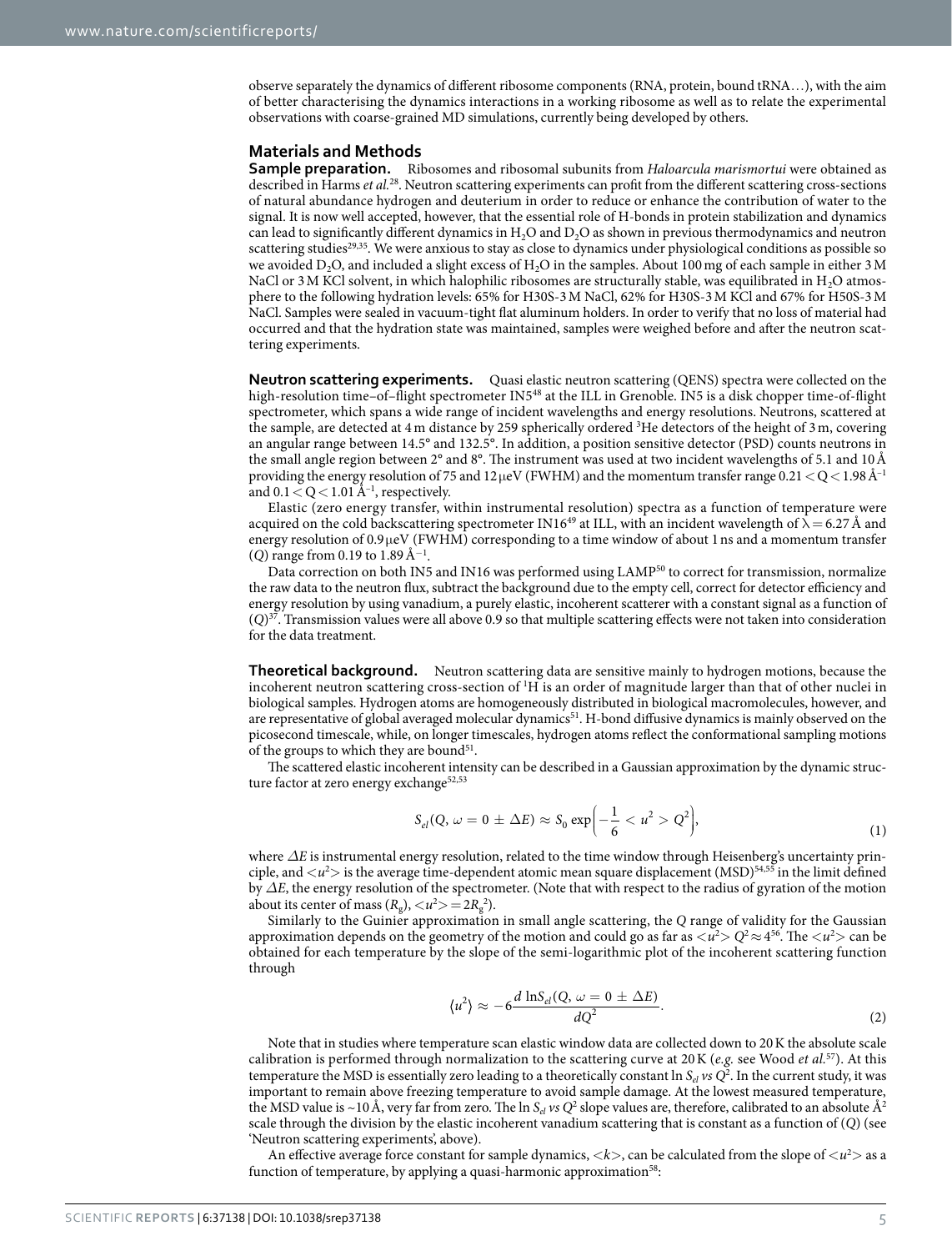$$
\langle k \rangle = \frac{0.00276}{d \langle u^2 \rangle / dT} \tag{3}
$$

In equation (3), the numerical constant is for  $\langle k \rangle$  expressed in Newton per meter when  $\langle u^2 \rangle$  is given in Ångstrom squared and *T* is the temperature in Kelvin.

#### **References**

- <span id="page-5-0"></span>1. Nissen, P., Hansen, J., Ban, N., Moore, P. B. & Steitz, T. A. The structural basis of ribosome activity in peptide bond synthesis. *Science* **289,** 920–930 (2000).
- <span id="page-5-1"></span>2. Krupkin, M. *et al.* A vestige of a prebiotic bonding machine is functioning within the contemporary ribosome. *Trans R Soc Lond B Biol Sci* Sep 19 e-pub (2011).
- <span id="page-5-2"></span>3. Bashan, A. & Yonath, A. The linkage between ribosomal crystallography, metal ions, heteropolytungstates and functional flexibility. *Journal of molecular structure* **890,** 289–294, doi: 10.1016/j.molstruc.2008.03.043 (2008).
- 4. Yonath, A. Large facilities and the evolving ribosome, the cellular machine for genetic-code translation. *Journal of the Royal Society*, *Interface/the Royal Society* **6** Suppl 5, S575–585, doi: 10.1098/rsif.2009.0167.focus (2009).
- 5. Zimmerman, E. & Yonath, A. Biological implications of the ribosome's stunning stereochemistry. *Chembiochem: a European journal of chemical biology* **10,** 63–72, doi: 10.1002/cbic.200800554 (2009).
- <span id="page-5-21"></span>6. Fischer, N., Konevega, A. L., Wintermeyer, W., Rodnina, M. V. & Stark, H. Ribosome dynamics and tRNA movement by timeresolved electron cryomicroscopy. *Nature* **466,** 329–333, doi: 10.1038/nature09206 (2010).
- 7. Frank, J. & Agrawal, R. K. A ratchet-like inter-subunit reorganization of the ribosome during translocation. *Nature* **406,** 318–322, doi: 10.1038/35018597 (2000).
- <span id="page-5-3"></span>8. Schuwirth, B. S. *et al.* Structures of the bacterial ribosome at 3.5A resolution. *Science* **310,** 827–834, doi: 10.1126/science.1117230  $(2005)$
- <span id="page-5-4"></span>9. Noeske, J. *et al.* High-resolution structure of the Escherichia coli ribosome. *Nature structural & molecular biology* **22,** 336–341, doi: 10.1038/nsmb.2994 (2015).
- <span id="page-5-5"></span>10. Horan, L. H. & Noller, H. F. Intersubunit movement is required for ribosomal translocation. *Proceedings of the National Academy of Sciences of the United States of America* **104,** 4881–4885, doi: 10.1073/pnas.0700762104 (2007).
- <span id="page-5-6"></span>11. Yonath, A. The search and its outcome: High-Resolution Structures of Ribosomal Particles from Mesophilic, Thermophilic, and Halophilic Bacteria at Various Functional States. *Annu. Rev. Biophys. Biomol. Struct.* **31,** 257–273 (2002).
- <span id="page-5-7"></span>12. Sanbonmatsu, K. Y. Computational studies of molecular machines: the ribosome. *Current opinion in structural biology* **22,** 168–174, doi: 10.1016/j.sbi.2012.01.008 (2012).
- 13. Chacon, P., Tama, F. & Wriggers, W. Mega-Dalton biomolecular motion captured from electron microscopy reconstructions. *Journal of molecular biology* **326,** 485–492 (2003).
- 14. Wang, Y., Rader, A. J., Bahar, I. & Jernigan, R. L. Global ribosome motions revealed with elastic network model. *Journal of structural biology* **147,** 302–314, doi: 10.1016/j.jsb.2004.01.005 (2004).
- 15. Trylska, J., Tozzini, V. & McCammon, J. A. Exploring global motions and correlations in the ribosome. *Biophys J* **89,** 1455–1463, doi: 10.1529/biophysj.104.058495 (2005).
- 16. Zhang, Z., Sanbonmatsu, K. Y. & Voth, G. A. Key intermolecular interactions in the E. coli 70S ribosome revealed by coarse-grained analysis. *Journal of the American Chemical Society* **133,** 16828–16838, doi: 10.1021/ja2028487 (2011).
- 17. Zimmermann, M. T., Jia, K. & Jernigan, R. L. Ribosome Mechanics Informs about Mechanism. *Journal of molecular biology*, doi: 10.1016/j.jmb.2015.12.003 (2015).
- <span id="page-5-8"></span>18. Zaccai, G. The ecology of protein dynamics. *Current Physical Chemistry, Special Issue on Quantum Nanobiology and Biophysical Chemistry,* K. J. Jalkanen Ed. **3,** 9–16 (2013).
- <span id="page-5-9"></span>19. Brooks, C. L., Karplus, M. & Pettitt, B. M. Proteins; a theoretical perspective of dynamics, structure and thermodynamics. *Adv Chem Phys* **71,** 74–95 (1988).
- <span id="page-5-14"></span>20. Gabel, F. *et al.* Protein dynamics studied by neutron scattering. *Quarterly reviews of biophysics* **35,** 327–367 (2002).
- 21. Hu, X. *et al.* The dynamics of single protein molecules is non-equilibrium and self-similar over thirteen decades in time. *Nature Physics* **12,** 171–174, doi: 10.1038/nphys3553 (2016).
- <span id="page-5-10"></span>22. Tehei, M. *et al.* Adaptation to extreme environments: macromolecular dynamics in bacteria compared *in vivo* by neutron scattering. *EMBO Rep* **5,** 66–70, doi: 10.1038/sj.embor.7400049 (2004).
- 23. Schiro, G. *et al.* Translational diffusion of hydration water correlates with functional motions in folded and intrinsically disordered proteins. *Nature communications* **6,** 6490, doi: 10.1038/ncomms7490 (2015).
- 24. Mikl, C. *et al.* Softness of atherogenic lipoproteins: a comparison of very low density lipoprotein (VLDL) and low density lipoprotein (LDL) using elastic incoherent neutron scattering (EINS). *Journal of the American Chemical Society* **133,** 13213–13215, doi: 10.1021/ ja203679g (2011).
- 25. Peters, J., Giudici-Orticoni, M. T., Zaccai, G. & Guiral, M. Dynamics measured by neutron scattering correlates with the organization of bioenergetics complexes in natural membranes from hyperthermophile and mesophile bacteria. *The European physical journal. E*, *Soft matter* **36,** 78, doi: 10.1140/epje/i2013-13078-y (2013).
- 26. Marty, V. *et al.* Neutron scattering: a tool to detect *in vivo* thermal stress effects at the molecular dynamics level in micro-organisms. *Journal of the Royal Society*, *Interface/the Royal Society* **10,** 20130003, doi: 10.1098/rsif.2013.0003 (2013).
- 27. Natali, F., Gerelli, Y., Stelletta, C. & Peters, J. Anomalous proton dynamics of water molecules in neural tissue as seen by quasi-elastic neutron scattering. Impact on medical imaging techniques. *AIP Conf. Proc.* **1518,** 551, doi: 10.1063/1.4794632 (2013).
- <span id="page-5-12"></span><span id="page-5-11"></span>28. Harms, J. *et al.* High resolution structure of the large ribosomal subunit from a mesophilic eubacterium. *Cell* **107,** 679–688 (2001).
- 29. Bonnete, F., Madern, D. & Zaccai, G. Stability against denaturation mechanisms in halophilic malate dehydrogenase "adapt" to solvent conditions. *Journal of molecular biology* **244,** 436–447, doi: 10.1006/jmbi.1994.1741 (1994).
- <span id="page-5-15"></span><span id="page-5-13"></span>30. Zaccai, G. Hydration shells with a pinch of salt. *Biopolymers* **99,** 233–238, doi: 10.1002/bip.22154 (2013).
- 31. Fitter, J., Lechner, R. E., Buldt, G. & Dencher, N. A. Internal molecular motions of bacteriorhodopsin: hydration-induced flexibility studied by quasielastic incoherent neutron scattering using oriented purple membranes. *Proceedings of the National Academy of Sciences of the United States of America* **93,** 7600–7605 (1996).
- <span id="page-5-16"></span>32. Bellissent-Funel, M. C. Hydration in protein dynamics and function. *Joumal of Molecular Liquids* **84,** 39–52 (2000).
- <span id="page-5-17"></span>33. Ginzburg, M., Sachs, L. & Ginzburg, B. Z. Ion Metabolism in a Halobacterium. I. Influence of age of culture on intracellular concentrations. *Journal of General Physiology* **55,** 187–207 (1970).
- <span id="page-5-18"></span>34. Tehei, M. *et al.* Neutron scattering reveals extremely slow cell water in a Dead Sea organism. *Proceedings of the National Academy of Sciences of the United States of America* **104,** 766–771, doi: 10.1073/pnas.0601639104 (2007).
- <span id="page-5-19"></span>35. Tehei, M., Madern, D., Pfister, C. & Zaccai, G. Fast dynamics of halophilic malate dehydrogenase and BSA measured by neutron scattering under various solvent conditions influencing protein stability. *Proceedings of the National Academy of Sciences of the United States of America* **98,** 14356–14361, doi: 10.1073/pnas.251537298 (2001).
- <span id="page-5-20"></span>36. Li, Z. Q. *et al.* Structure of phenylalanine-accepting transfer ribonucleic acid and of its environment in aqueous solvents with different salts. *Biochemistry* **22,** 4380–4388 (1983).